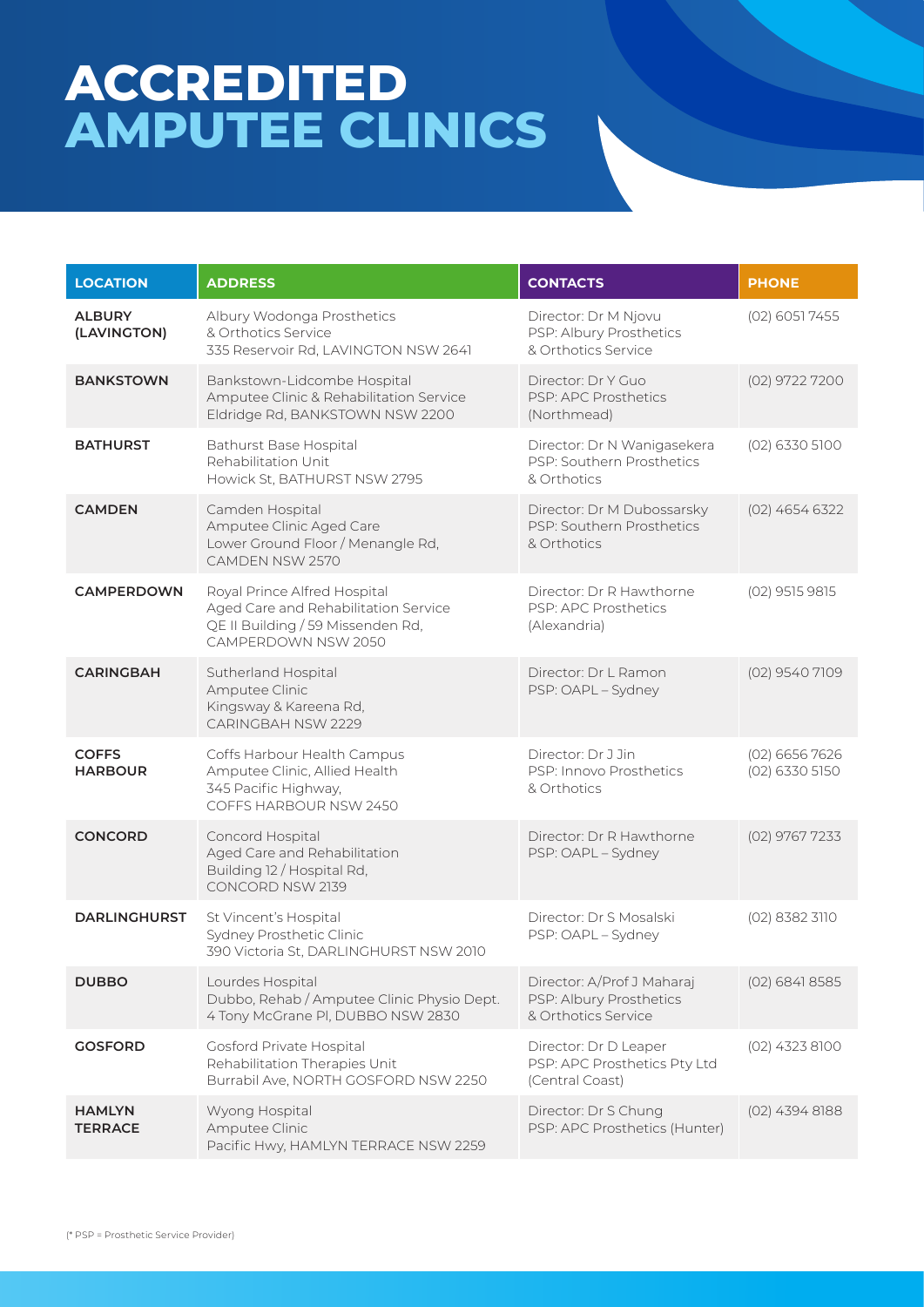## **ACCREDITED AMPUTEE CLINICS**

| <b>LOCATION</b>                 | <b>ADDRESS</b>                                                                                                        | <b>CONTACTS</b>                                                                                                                                          | <b>PHONE</b>                                                   |
|---------------------------------|-----------------------------------------------------------------------------------------------------------------------|----------------------------------------------------------------------------------------------------------------------------------------------------------|----------------------------------------------------------------|
| <b>HORNSBY</b>                  | Hornsby Ku-Ring-Gai Hospital<br>Bernard Curran Rehabilitation Unit<br>Gate 6 / Derby Rd, HORNSBY NSW 2077             | Director: Dr C Uy<br>PSP: APC Prosthetics<br>(Northmead)                                                                                                 | (02) 9477 9804                                                 |
| <b>HORNSBY</b>                  | Mt Wilga Private Hospital<br>Amputee Clinic<br>1 Manor Rd, HORNSBY NSW 2077                                           | Director: Dr D Prendergast<br>PSP: APC Prosthetics Pty Ltd<br>(Newcastle)                                                                                | (02) 9847 5016                                                 |
| <b>KINGSWOOD</b>                | Nepean Hospital<br>Aged Care and Rehabilitation Centre<br>Level 1 / North Block Somerset St,<br>KINGSWOOD NSW 2747    | Director: Dr A Nario<br>PSP: Southern Prosthetics<br>& Orthotics                                                                                         | (02) 4734 1492                                                 |
| <b>KOGARAH</b>                  | St George Hospital<br>Dept Rehabilitation Medicine<br>Prince William Wing<br>Belgrave St, KOGARAH NSW 2217            | Director: Dr J Estell<br>PSP: OAPL - Sydney                                                                                                              | (02) 9113 2267                                                 |
| <b>LISMORE</b>                  | Carroll Centre<br>Lismore Amputee Service<br>Avondale Ave, LISMORE NSW 2480                                           | Director: Dr J Dierkes<br>PSP: Northern Prosthetics                                                                                                      | $(02)$ 6620 6347                                               |
| <b>LIVERPOOL</b>                | Liverpool Hospital<br>Rehabilitation Department HSB<br>Level 2 / Cnr Elizabeth and Goulburn St,<br>LIVERPOOL NSW 1871 | Director: Dr F Kohler<br>PSP: APC Prosthetics<br>(Northmead)                                                                                             | New referrals:<br>1800 455 511<br>Follow up:<br>(02) 9828 4750 |
| <b>NEW LAMBTON</b>              | Rankin Park Hospital<br>The Limb Centre<br>Lookout Rd, NEW LAMBTON NSW 2305                                           | Director: Dr P Gale<br>PSP: Hunter Prosthetics<br>& Orthotics Service                                                                                    | $(02)$ 4921 4151                                               |
| <b>NOWRA</b>                    | Shoalhaven Hospital<br>Amputee Clinic<br>Scenic Dr, NOWRA NSW 2541                                                    | Director: Dr C Davenport<br>PSP: Southern Prosthetics<br>& Orthotics                                                                                     | (02) 4423 9701                                                 |
| <b>ORANGE</b>                   | <b>Bloomfield Hospital</b><br>Orange Health Service<br>1502 Forest Rd, ORANGE NSW 2800                                | Director: Dr S Gounden<br>PSP: Southern Prosthetics<br>& Orthotics                                                                                       | (02) 6369 3126                                                 |
| <b>PORT</b><br><b>MACQUARIE</b> | Port Macquarie Base Hospital<br>Amputee Rehabilitation Clinic<br>Wrights Rd, PORT MACQUARIE NSW 2444                  | Director: Dr L Laycock<br>PSP: Hunter Prosthetics<br>& Orthotics Service                                                                                 | (02) 5524 2140                                                 |
| <b>RANDWICK</b>                 | Sydney Children's Hospital<br>Limb Deficiency Clinic Outpatients Dept.<br>Level 2 / High St, RANDWICK NSW 2031        | Director: Dr A Epps<br>PSP: OAPL - Sydney (formerly<br>ALC), APC Prosthetics,<br>Innovo Prosthetics & Orthotics,<br>X-Tremity Prosthetics &<br>Orthotics | (02) 9382 1470<br>or<br>(02) 9382 0178                         |
| <b>RANDWICK</b>                 | Prince of Wales Hospital<br>Rehab and Spinal Medicine Office<br>Level 2 / High St, RANDWICK NSW 2031                  | Director: Dr G Bowring<br>PSP: OAPL - Sydney                                                                                                             | $(02)$ 9382 8586<br>or<br>(02) 9382 8734                       |